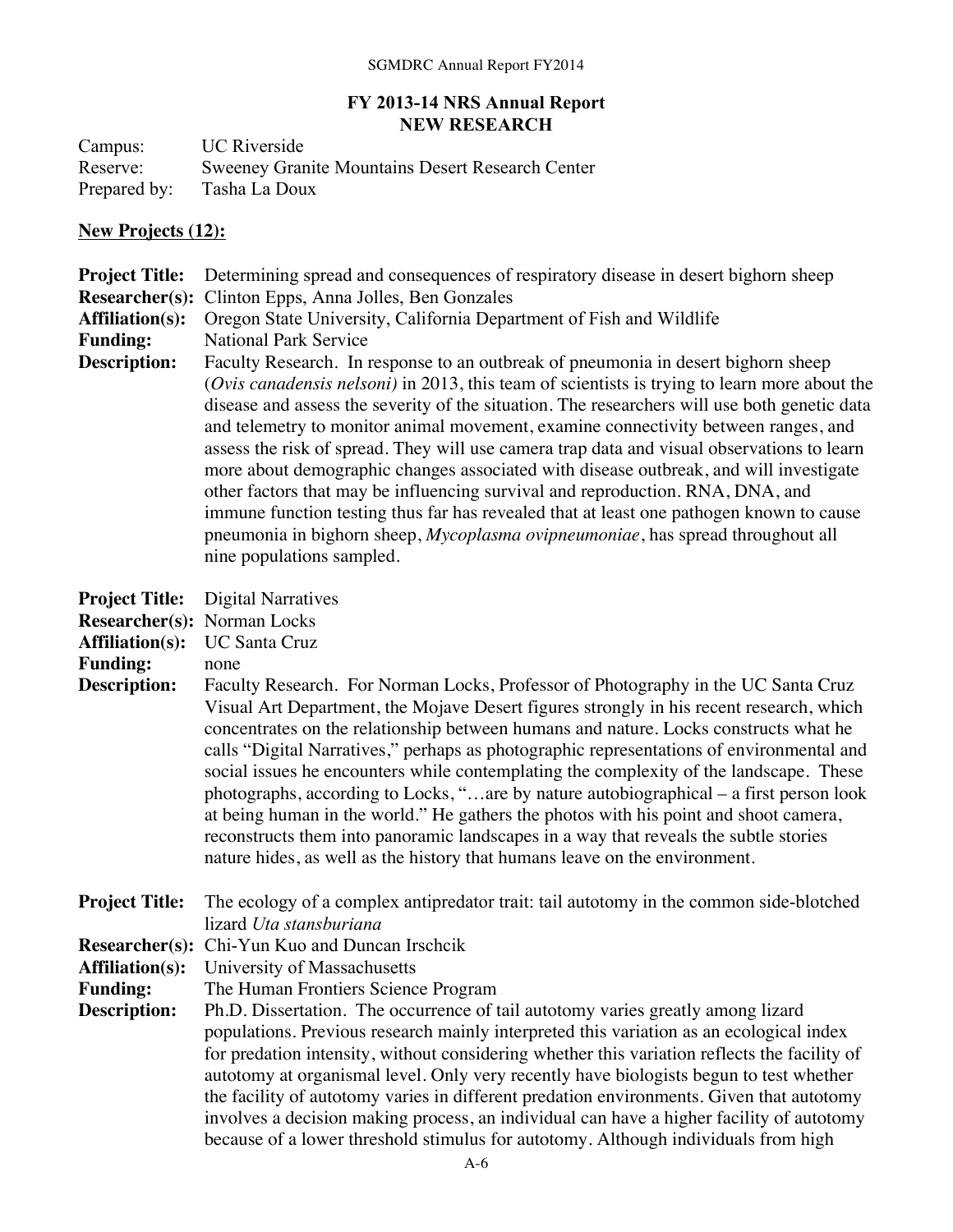predation environments do have lower threshold stimulus for autotomy in a few cases, whether this is the norm in lizards is still unclear. In this study, Kuo is testing whether lizards from high predation environments have a lower threshold stimulus for tail autotomy compared to lizards from low predation populations.

| <b>Project Title:</b>                                                    | An Anthropology of Energy, Ecology, and Competing Cosmologies of Land-Use in the                                                                                                                                                                                                                                                                                                                                                                                                                                                                                                                                                                                                                                                                                                                                                                                                                                                                                                                                         |
|--------------------------------------------------------------------------|--------------------------------------------------------------------------------------------------------------------------------------------------------------------------------------------------------------------------------------------------------------------------------------------------------------------------------------------------------------------------------------------------------------------------------------------------------------------------------------------------------------------------------------------------------------------------------------------------------------------------------------------------------------------------------------------------------------------------------------------------------------------------------------------------------------------------------------------------------------------------------------------------------------------------------------------------------------------------------------------------------------------------|
| <b>Researcher(s):</b>                                                    | Mojave Desert<br>Michael Vine                                                                                                                                                                                                                                                                                                                                                                                                                                                                                                                                                                                                                                                                                                                                                                                                                                                                                                                                                                                            |
| <b>Affiliation(s):</b>                                                   | University of Cambridge                                                                                                                                                                                                                                                                                                                                                                                                                                                                                                                                                                                                                                                                                                                                                                                                                                                                                                                                                                                                  |
| <b>Funding:</b>                                                          | Economic and Social Research Council, UK                                                                                                                                                                                                                                                                                                                                                                                                                                                                                                                                                                                                                                                                                                                                                                                                                                                                                                                                                                                 |
| <b>Description:</b>                                                      | Ph.D. Dissertation. In this study, Vine proposes to investigate renewable energy<br>development in the Mojave Desert as a flashpoint for moral calculation and competing<br>cosmologies of land-use in the Mojave Desert. His analysis will address how<br>conservation efforts for threatened or endangered species in the face of existing and<br>proposed large-scale solar energy projects have brought scientists, activists, local<br>communities, and state and federal governments into moments of uneasy alliance and<br>outright antagonism. He is interested in observing how certain entities (for example, the<br>desert tortoise, the desert itself, the climate, the planet) come to matter as things of care,<br>concern, and contestation, and how the idea and objects of endangerment are<br>reconfiguring socio-ecological relationships, practices, and places across multiple scales<br>of sentiment and social life both in the Mojave Desert and beyond.                                         |
| <b>Project Title:</b><br><b>Researcher(s):</b>                           | Systematics and Behavior of the Ant Parasitic Genus Orasema<br>Judith Herreid and John Heraty                                                                                                                                                                                                                                                                                                                                                                                                                                                                                                                                                                                                                                                                                                                                                                                                                                                                                                                            |
| <b>Affiliation(s):</b>                                                   | <b>UC</b> Riverside                                                                                                                                                                                                                                                                                                                                                                                                                                                                                                                                                                                                                                                                                                                                                                                                                                                                                                                                                                                                      |
| <b>Funding:</b><br><b>Description:</b>                                   | <b>National Science Foundation</b><br>Ph.D. Dissertation. The family Eucharitidae is composed strictly of ant parasitoids. The<br>genus Orasema is found with Eucharitidae and exhibits fascinating biological and<br>ecological traits. Female Orasema place a single egg into ovipostion punctures made in<br>plant tissue away from the ant. Mobile first-instar larvae (planidia) emerge and must then<br>gain access to the ant brood through various specialized behaviors. These possible<br>behaviors include using other insects as intermediate hosts, phoretically attaching<br>directly to the ant, being directly picked up by ants or by being in close association to<br>extra floral nectaries that the ants use as food. This research will focus on the different<br>behaviors used to gain access to their ant hosts, along with an examination of host plant<br>and ant choice selectivity to help improve the understanding of this unique genus in both<br>an ecological and phylogenetic context. |
| <b>Project Title:</b><br><b>Researcher(s):</b><br><b>Affiliation(s):</b> | Pollinator-driven evolution of floral traits in Salvia subgenus Audibertia<br>Daniela Klein, Regine Classen-Bockhoff<br>University of Mainz (Germany)                                                                                                                                                                                                                                                                                                                                                                                                                                                                                                                                                                                                                                                                                                                                                                                                                                                                    |
| <b>Funding:</b>                                                          | Deutsche Forschungsfoerdernde Gesellschaft                                                                                                                                                                                                                                                                                                                                                                                                                                                                                                                                                                                                                                                                                                                                                                                                                                                                                                                                                                               |
| <b>Description:</b>                                                      | Ph.D. Dissertation. The focus for this research is studying pollinator-driven evolution of<br>floral traits in Salvia subgenus Audibertia. This group of plants provides a unique model<br>system to study the functional significance of the staminal lever mechanism, a<br>morphological trait that has evolved with bee pollination. Most Salvia species are bee-<br>pollinated and therefore have a functional lever mechanism, however, of the 19 species<br>in the Audibertia subgenus, only one taxon (Salvia columbariae) has this trait. The                                                                                                                                                                                                                                                                                                                                                                                                                                                                    |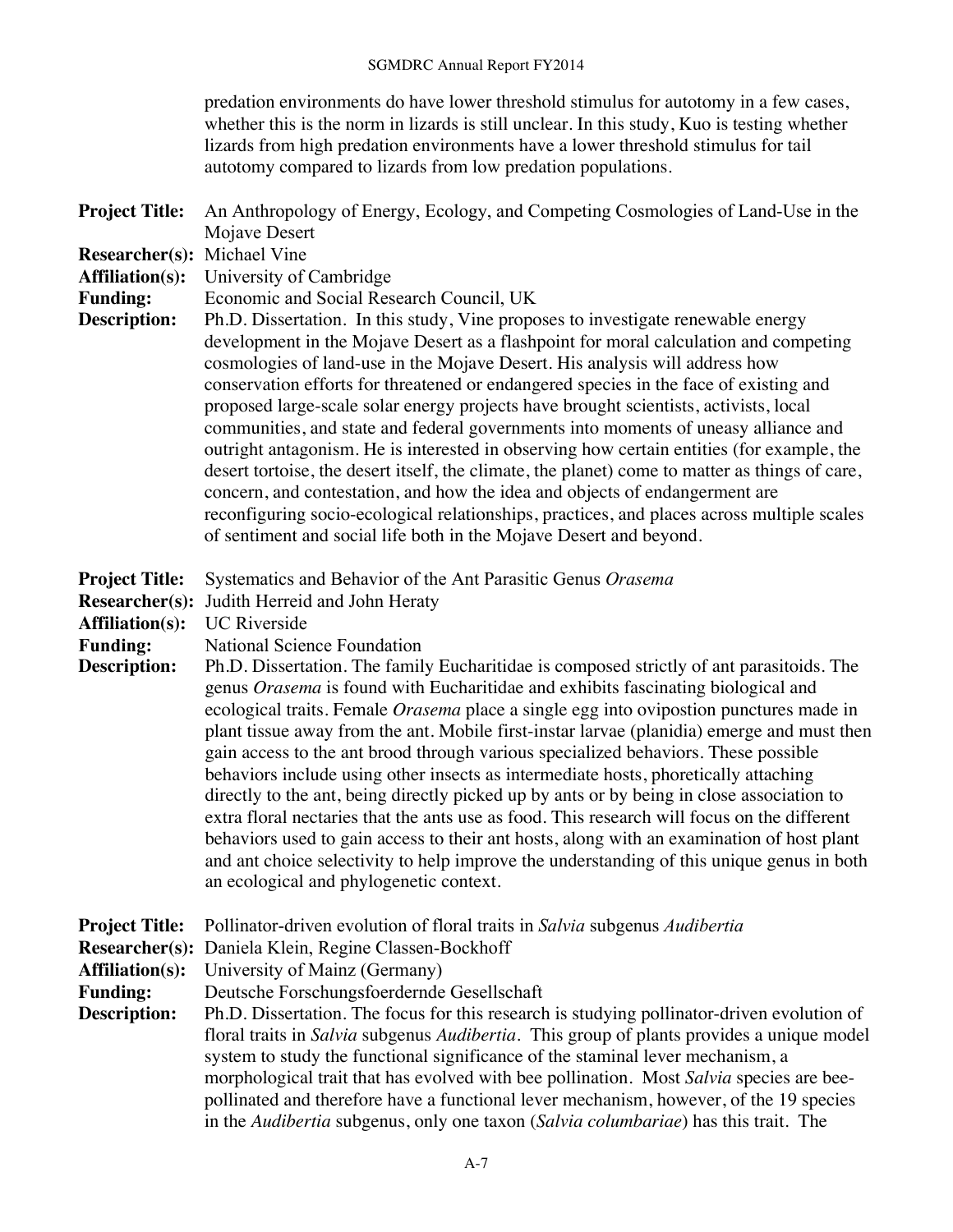research objective is to elucidate the mutual adaptations between flowers and pollinators and to understand the evolutionary significance of the staminal lever mechanism.

| <b>Project Title:</b><br><b>Researcher(s):</b><br><b>Affiliation(s):</b><br><b>Funding:</b><br><b>Description:</b> | Western Renewable Energy Project<br>Lauren Anderson and Brent Steel<br>Oregon State University<br>unknown<br>Master's thesis. This research focuses on renewable energy siting issues in four western<br>states: Washington, Oregon, Idaho, and California. Lauren is particularly interested in<br>wind energy facilities and is using Riverside County as a case study in her research.                                                                                                                                                                                                                                                                                                                                                                                                                                                                      |
|--------------------------------------------------------------------------------------------------------------------|----------------------------------------------------------------------------------------------------------------------------------------------------------------------------------------------------------------------------------------------------------------------------------------------------------------------------------------------------------------------------------------------------------------------------------------------------------------------------------------------------------------------------------------------------------------------------------------------------------------------------------------------------------------------------------------------------------------------------------------------------------------------------------------------------------------------------------------------------------------|
| <b>Project Title:</b>                                                                                              | Salvia apiana - a carpenter bee blossom? Pollination ecological studies in southern<br>California                                                                                                                                                                                                                                                                                                                                                                                                                                                                                                                                                                                                                                                                                                                                                              |
| <b>Researcher(s):</b><br><b>Affiliation(s):</b><br><b>Funding:</b><br><b>Description:</b>                          | Philipp Hühn and Regine Classen-Bockhoff<br>University of Mainz (Germany)<br>Deutsche Forschungsfoerdernde Gesellschaft<br>Diploma thesis. Philipp is studying pollinator-driven evolution of floral traits in Salvia<br>apiana. This research is a component of the research being conducted by Daniela Klein<br>and Regine Classen-Bockhoff, discussed above.                                                                                                                                                                                                                                                                                                                                                                                                                                                                                                |
| <b>Project Title:</b>                                                                                              | Basal plant facilitation extends to insect community structure and diversity in the Mojave<br>Desert, California                                                                                                                                                                                                                                                                                                                                                                                                                                                                                                                                                                                                                                                                                                                                               |
| <b>Researcher(s):</b><br><b>Affiliation(s):</b><br><b>Funding:</b><br>Description:                                 | Ally Ruttan, Alex Filazzola, and Chris Lortie<br>York University<br>none<br>Senior thesis. The focus for this project was to test the hypothesis that nurse-plant<br>effects are not limited to other plants, but rather these effects can extend to other trophic<br>levels such as the insect community. The results of their study, conducted at the Kelso<br>Dunes on the sand hummocks dominated by creosote bush (Larrea tridentata), support a<br>positive relationship between nurse-plant microsites and insect abundance, richness,<br>evenness, diversity, and composition. In addition, they found certain insect families<br>(Sphecidae, Formicidae, Bradynobaenidae, and Lauxaniidae) to be more closely<br>associated with the shrub islands (nurse-plants), versus Scarabaeidae was associated with<br>open sites.                             |
| <b>Project Title:</b>                                                                                              | A desert nurse plant (Larrea tridentata) facilitates the germination and seed<br>characteristics of winter annuals in California                                                                                                                                                                                                                                                                                                                                                                                                                                                                                                                                                                                                                                                                                                                               |
| <b>Researcher(s):</b><br><b>Affiliation(s):</b><br><b>Funding:</b><br><b>Description:</b>                          | Amanda Liczner, Alex Filazzola, and Chris Lortie<br><b>York University</b><br>none<br>Senior thesis. This project focused on plant-plant interactions in relationship to nurse-<br>plant effects at the Kelso Dunes. In her thesis, she presents data supporting the<br>hypothesis that (L. tridentata) nurse-plant effects on seed mass, viability, and<br>germination rates are species specific. Only two of the four (Chaenactis fremontii and<br>Malacothrix glabrata, but not Aliciella leptomeria and Eriophyllum wallacei) annual<br>species tested in her reciprocal germination microclimate growth chamber experiment<br>showed significant differences in seed biology. Further, the results from her study do not<br>support the hypothesis that nurse-plants are influencing local adaptation, but rather<br>influencing adaptative germination. |